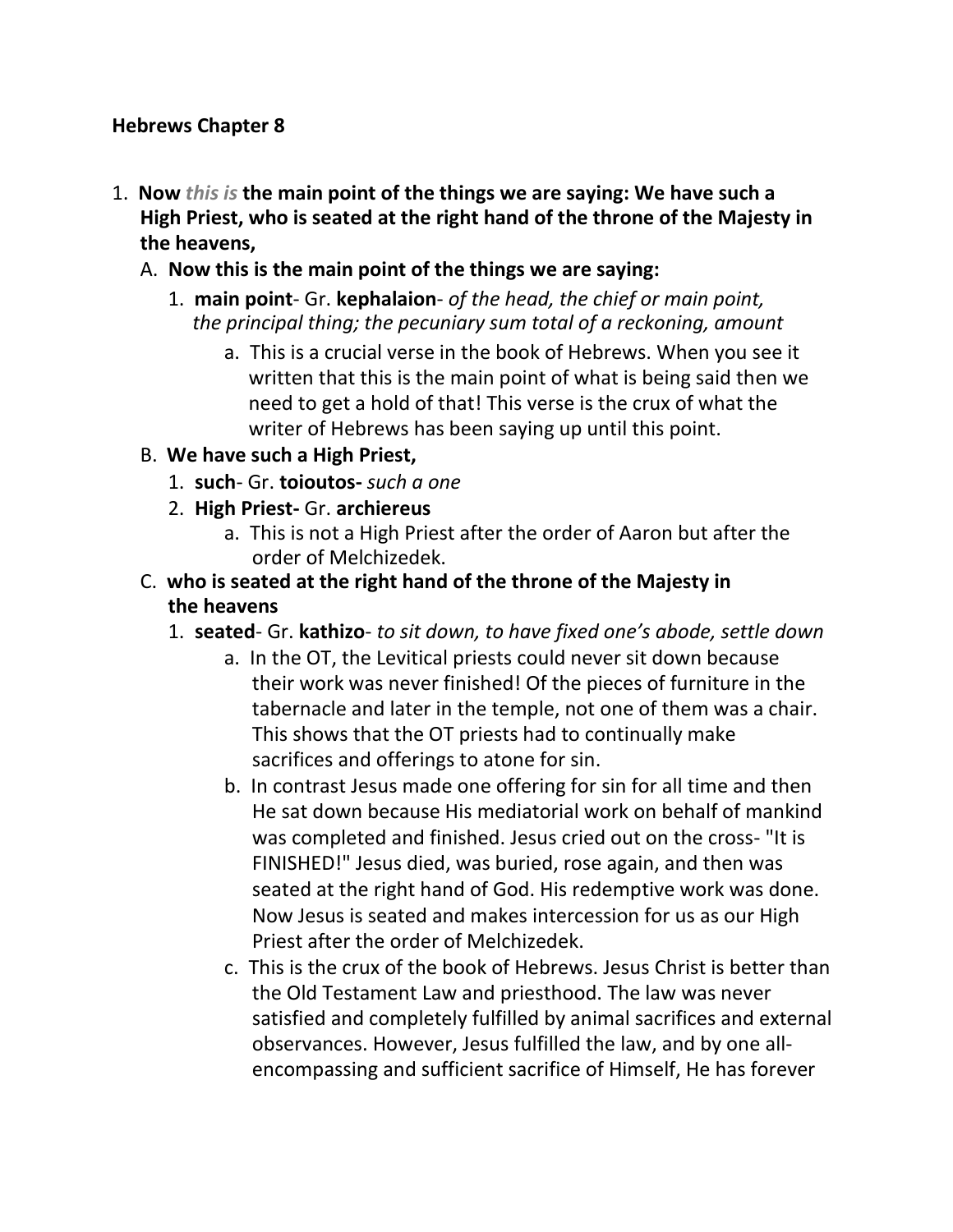satisfied God's law and justice. He has sat down because redemption has been completed by Christ's sacrifice. We can rest in His finished work. We no longer need to strive to make ourselves acceptable to God. Jesus made us accepted with the Father. Eph. 1:4

## 2. **right hand**- Gr. **dexios**

- a. The right hand was the position of honor and dignity. At dinner, those seated at the King's right hand were honored and had dignity.
- b. Jesus was seated at the right hand of God, which means He has been given honor and dignity with God the Father.
- c. Not only was Jesus seated at the right hand of God, so were we in Christ! Eph. 2:6 We share the honor and dignity of Jesus at the right hand of God!

## 3. **throne-** Gr. **thronos**- *a throne seat*

- a. Jesus entered into the Priesthood of Melchizedek. He was a KING-PRIEST. Jesus is also a KING-PRIEST! Jesus officiates His High Priestly duty from a kingly throne.
- b. Being a King, Jesus can and does enforce what He has done in His priestly service of redemption and enforces our salvation*deliverance, healing, prosperity, wholeness*-as we trust in Him.
- 4. **Majesty** Gr. **megalosune** *greatness, majesty*

# 5. **in the heavens**

- a. The Aaronic priesthood was connected with Mt. Sinai. The Melchizedek priesthood is connected with Mt. Zion. The Melchizedek of the OT was the King-Priest of the earthly Zion- Jerusalem. Jesus, who is of the order of Melchizedek, is the King- Priest of the Heavenly Jerusalem- Zion.
- 2. **A Minister of the sanctuary and of the true tabernacle which the Lord erected, and not man.**
	- A. **A minister of the sanctuary and of the true tabernacle which the Lord erected**
		- 1. **minister** Gr. **leitourgos-** *a public minister, a minister, servant of the temple; one busied with holy things, a priest, attendant at sacrifices,*
			- a. Not according to the Levitical priesthood, but of the Melchizedek priesthood.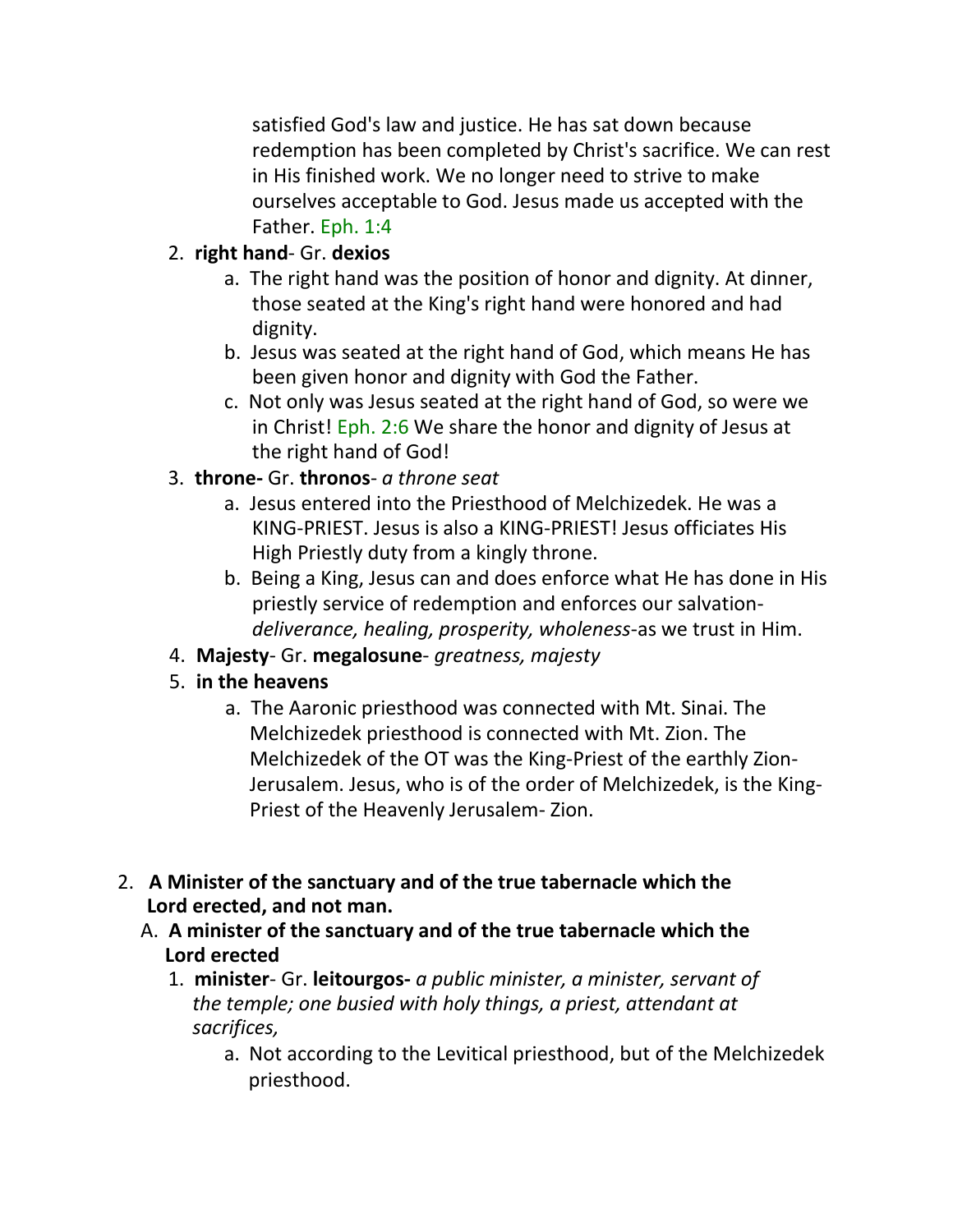- 2. **sanctuary**-Gr.**hagion**-*holy place set apart for God, to be as it were, exclusively his; services and offerings prepared for God with solemn rite, pure, clean*
- 3. **true** Gr. **alethinos-** *genuine, that which has not only the name and resemblance, but the real nature corresponding to the name, in every respect corresponding to the idea signified by the name; real, true, genuine. Opposite to what is fictitious, counterfeit, imaginary, simulated or pretended; it contrasts realities with their semblances; opposite to what is imperfect defective, frail, uncertain*
	- a. The real and true tabernacle or temple is in heaven. The earthly one was but a representation or type of the real. Heb 9:11, Heb 9:23-24
- 4. **tabernacle** Gr. **skene** *tent, tabernacle, (made of green boughs, or skins or other materials); stage-building as background for plays*
	- a. There is a heavenly tabernacle/temple. The earthly was patterned after it. Ex. 25:40
	- b. The tabernacle of the OT was really a stage where daily a play was put on which was to teach and prepare the people for the coming Messiah, Jesus, the major actor in God's drama of redemption!
- 5. **Lord** Gr. **kurios-** *the possessor and disposer of a thing; the owner; one who has control of the person, the master*
- 6. **erected** Gr. **pegnumi-** *to make fast, to fix to fasten together, to build by fastening together; we get the English word peg from this word.*

#### B. **and not man**

- 1. **man** Gr. **anthropos**
	- a. Man was involved in making, preparing, and erecting the OT tabernacle/temple. The one in heaven is totally of the Lord's doing.
	- b. Salvation is based upon completely and solely what the Lord has done for us. We have no part in helping him save us. It is our part to accept or reject what has been done for us by faith or unbelief.
- 3. **For every high priest is appointed to offer both gifts and sacrifices. Therefore** *it is* **necessary that this One also have something to offer.**
	- A. **For every high priest is appointed to offer both gifts and sacrifices**
		- 1. **appointed** Gr. **kathistemi-** *to set, place, put, to set one over a thing (in charge of it), to appoint one, to administer an office*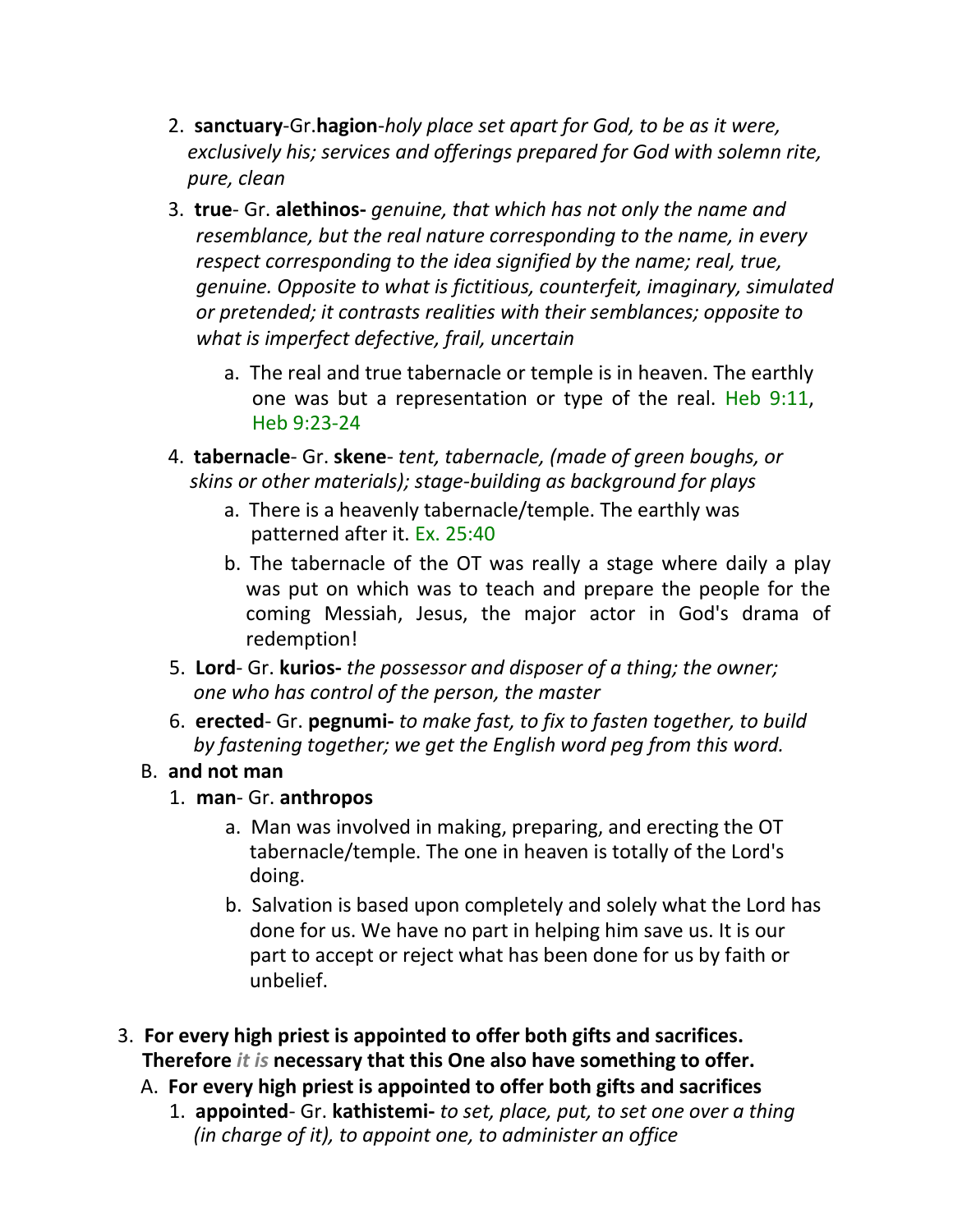- 2. **offer** Gr.**prosphero** *to bring to, lead to, to bring a present or a thing, to reach or hand a thing to one*
- 3. **gifts** Gr. **doron** *a gift, present, gifts offered in expression of honor, sacrifices and other gifts offered to God*
	- a. These were gifts that did not include blood offerings. These included thank offerings and gifts to the Tabernacle and Temple.
- 4. **sacrifices** Gr. **thusia**
	- a. This was blood sacrifices upon the Bronze altar.
	- b. Every OT priest offered both gifts and sacrifices. Heb. 5:1

## B. **therefore it is necessary that this One also have something to offer**

1. **necessary**- Gr. **anagkaios-** *necessary, what one cannot do without, indispensable, what ought according to the law of duty be done, what is required by the circumstances*

- 2. **this One**
	- a. Of course, this is Jesus.
- 3. **offer** Gr. **prosphero**
	- a. He offered up His own body and blood. This was typified in Melchizedek offering Abraham bread and wine before he blessed him. Gen. 14:18
	- b. Jesus offered up His body and blood and then blessed us! From this blessing we give back unto God.
- 4. **For if He were on earth, He would not be a priest, since there are priests who offer the gifts according to the law;**

### A. **For if He were on earth,**

- 1. **on earth**
	- a. Jesus priesthood is in Heaven, not on the earth.
- B. **He would not be a priest,**
	- 2. **not be a priest**
		- a. Because Jesus was not born of the tribe of Levi or of Aaron.
- C. **since there are priests who offer the gifts according to the law**
	- 1. **offer** Gr. **prosphero**
	- 2. **gifts** Gr. **doron**
		- a. In the previous verse we see what the law prescribed. It prescribed both gifts and blood sacrifices. However, in this verse it is talking about the present-day state of affairs of the priesthood at the time of the writing of Hebrews. Notice only gifts are mentioned and not sacrifices. Could it be at the time of this writing that the blood sacrifices had ceased to be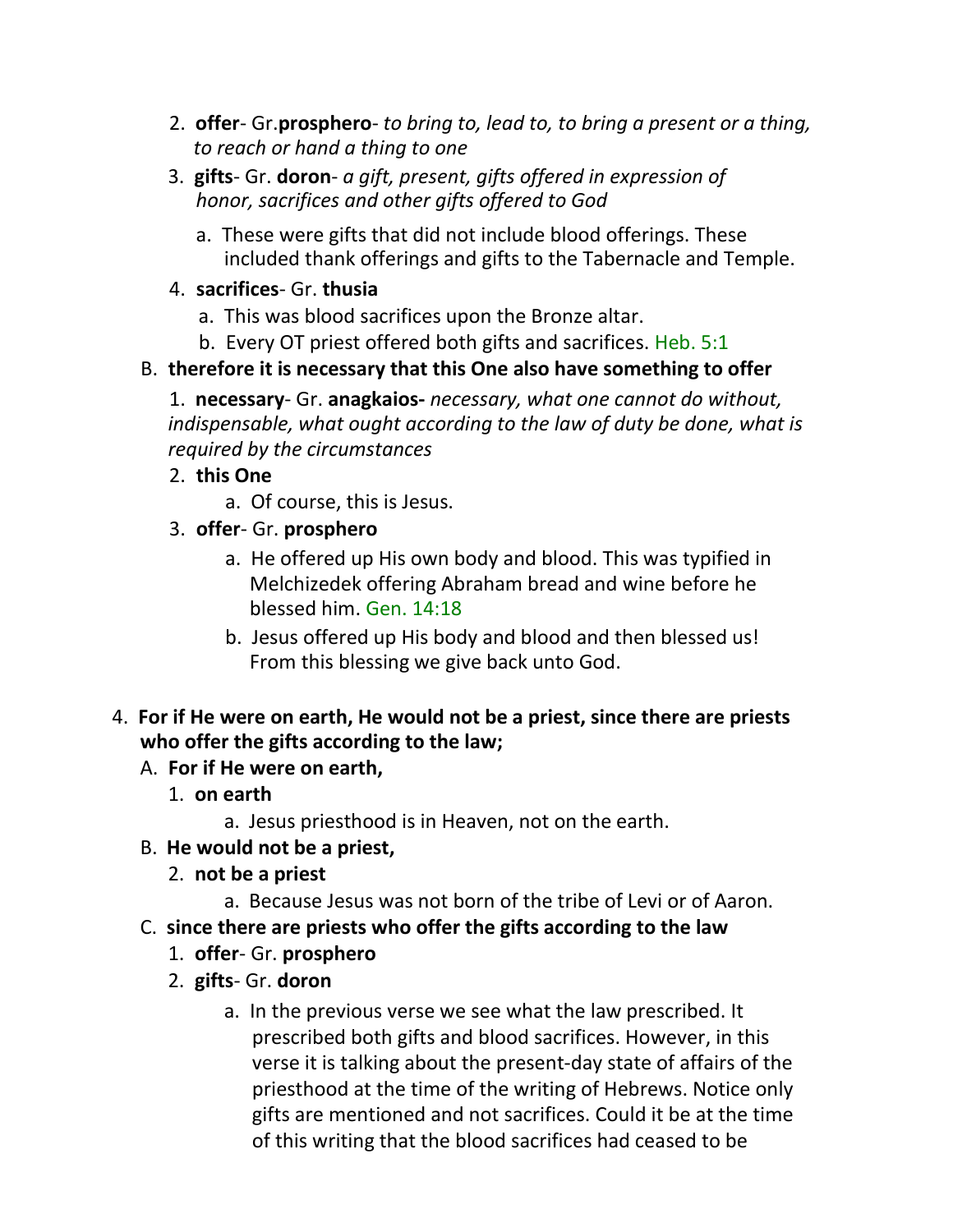offered? This may be one reason why the temple was destroyed in 70 A.D.

- b. One of the reasons that Jerusalem was destroyed in the OT is because the people had given themselves over to idol worship and the prescribed blood sacrifices that atoned for their sin had ceased.
- c. Are our churches doing the same thing today? Much of our preaching and teaching have nothing to do with Jesus and His finished work on the cross. Many churches have removed all mention of the blood of Jesus from their worship songs and ministry. It is as if we have out-grown the notion of the need for the blood to forgive sin. If we forsake the blood of Christ, what do we have better to replace it?
- 3. **according to the law**
	- a. According to the prescribed gifts and offerings demanded under the law.
- 5. **who serve the copy and shadow of the heavenly things, as Moses was divinely instructed when he was about to make the tabernacle. For He said, "SEE THAT YOU MAKE ALL THINGS ACCORDING TO THE PATTERN SHOWN YOU ON THE MOUNTAIN."**
	- A. **who serve the copy and shadow of the heavenly things,**
		- 1. **serve** Gr. **latreuo** *in the NT, to render religious service or homage, to worship; to perform sacred services, to offer gifts, to worship God in the observance of the rites instituted for his worship of priests, to officiate, to discharge the sacred office*
		- 2. **copy** Gr. **hupodeigma** *a sign suggestive of anything, delineation of a thing, representation, figure, copy, an example: for imitation*
		- 3. **shadow-** Gr. **skia** *shade caused by the interception of light, an image cast by an object and representing the form of that object; a sketch, outline, adumbration*
			- a. Heb. 10:1, Col 2:17
			- b. These Hebrew saints were returning to the law, thus they were leaving the true light and returning to the shadows.
			- c. The Hebrew saints were going back to the law and offering animal sacrifices at the temple. This was tantamount to placing Jesus back on the cross again and counting His blood as common! Heb.10:26-28
		- 4. **heavenly things** Gr. **epouranios**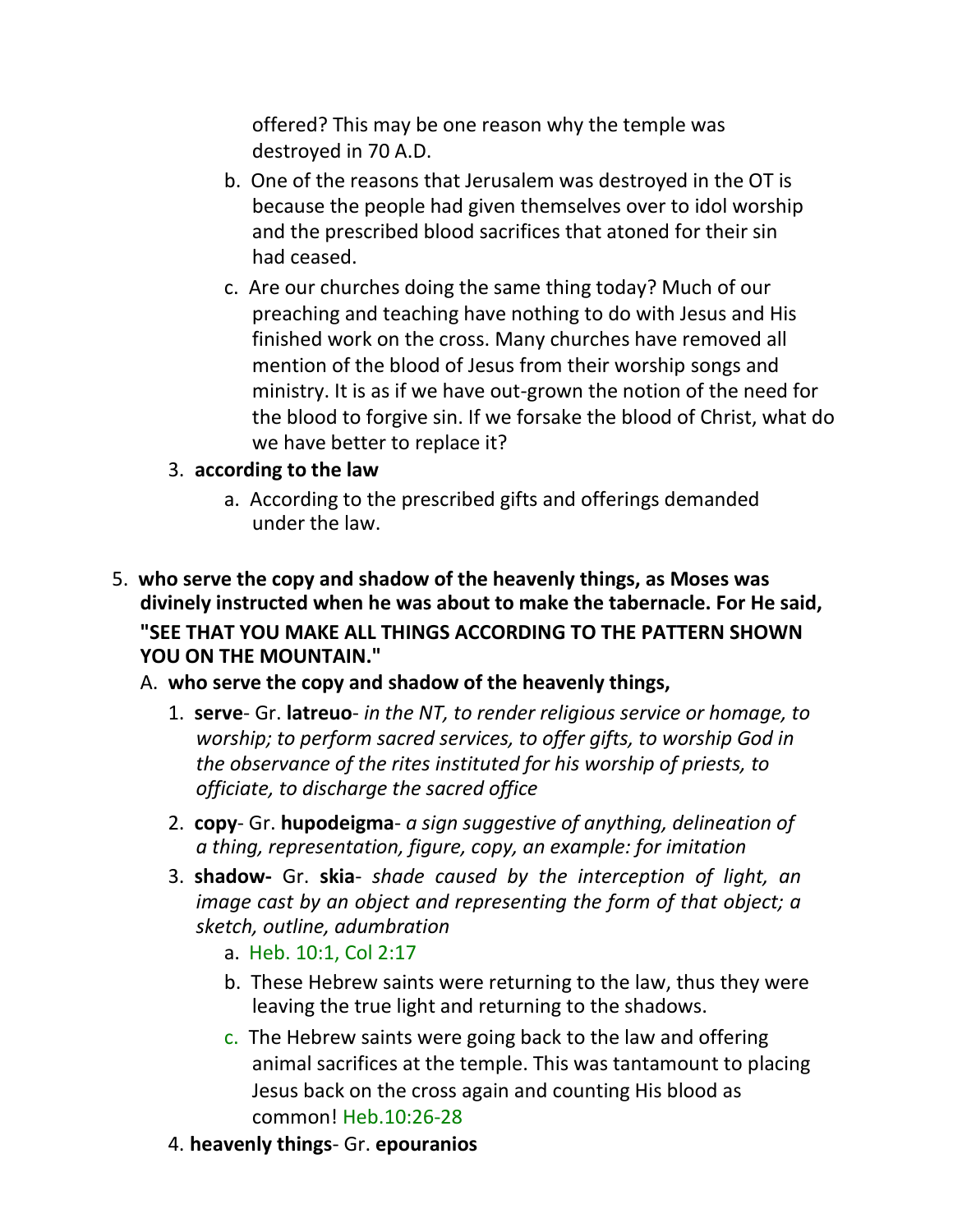- a. The true and original tabernacle is in heaven. Jesus went there with His own blood to obtain eternal redemption for us. Heb. 9:23
- B. **as Moses was divinely instructed when he was about to make the tabernacle.**
	- 1. **divinely instructed-** Gr. **chrematizo-** *to advise or consult with one about public affairs; to be divinely commanded, admonished, instructed; to promulgate the commands of God*
	- 2. **make-** Gr. **epiteleo** *to bring to an end, accomplish, perfect, execute, complete, to take upon one's self, discharge a religious duty,*
	- 3. **tabernacle** Gr. **skene** *tent*
- C. **For he said,**
- D. **see that you make all things according to the pattern shown you on the mountain.**
	- 1. **make** Gr. **poieo**
	- 2. **pattern** Gr. **tupos** Gr. *the mark of a stroke or blow, print, a figure formed by a blow or impression, form, an example*
		- a. The study of types and shadows is scriptural. Here in this verse we see both terms- "shadow" and "pattern" which is the Greek word **tupos**, from which we get the word "type".
		- b. The tabernacle was to be made according to the pattern God showed to Moses on the holy mount.
		- c. Later the temple would be built according to the pattern God showed to David. 1Ch 28:12, 1Ch 28:19
	- 3. **shown** Gr. **deiknuo** *to show, expose to the eyes*
	- 4. **mountain** Gr. **oros**
		- a. God warned Moses to make the tabernacle exactly as he was shown it on the mountain. Ex. 25:40, Exo 26:30, Exo 27:8; Num 8:4 God warned him four times not to alter the plan! Why was this? Because of man's tendency to change and altar what God has said to do! Man tends to come up with "better" ideas that change God's original plan and design. We think we can improve on it. There are also others that come to help us build what God told us to build and they are vision changers. They convince us that we need to alter, what God told us and make it better. We in the ministry need to keep close attention so that we are not changing the vision God has given us and we do not let vision changers cause us to change it with pressure from them.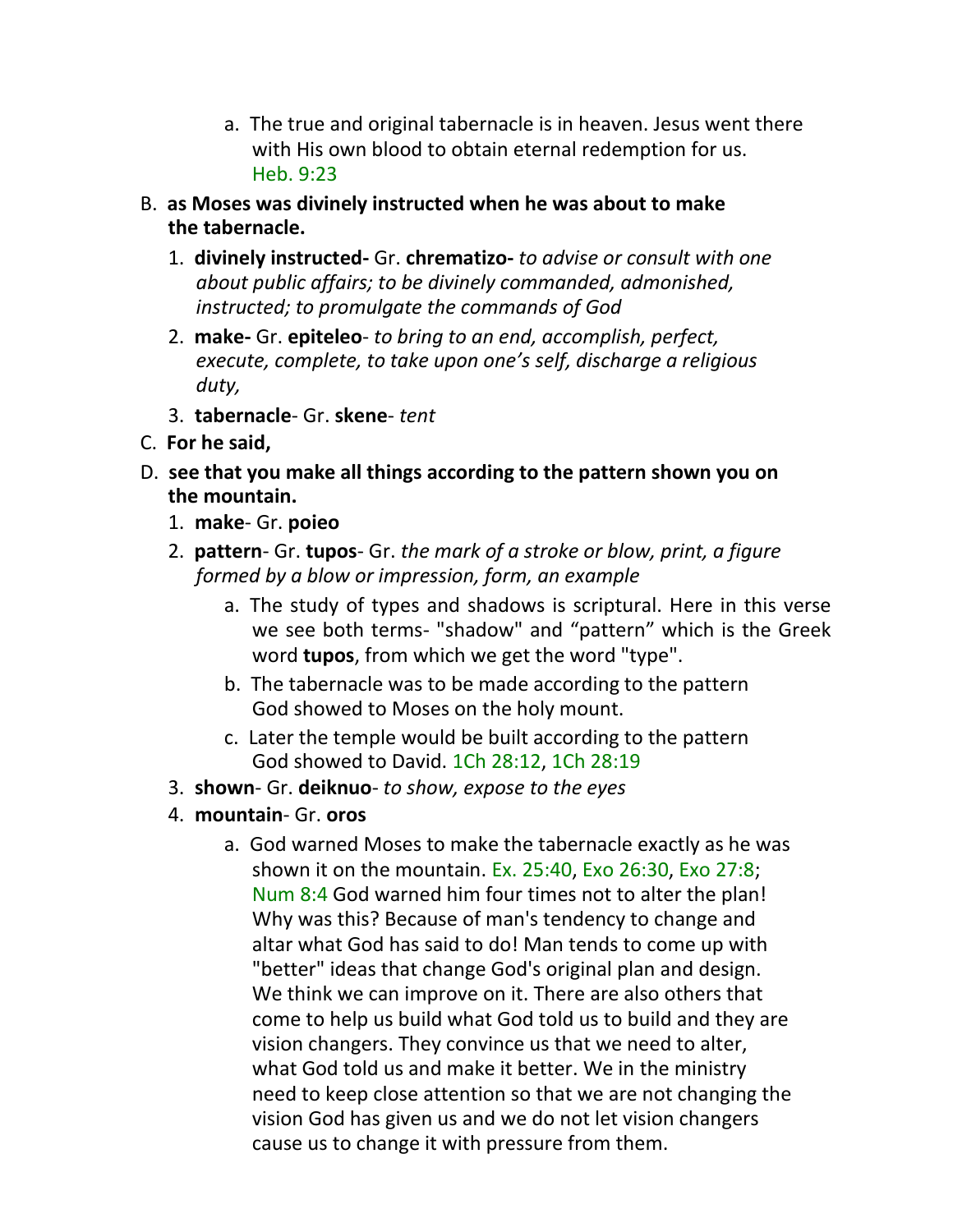- 6. **But now He has obtained a more excellent ministry, inasmuch as He is also Mediator of a better covenant, which was established on better promises.** 
	- A. **But now He has obtained a more excellent ministry,**
		- 1. **now** Gr. **nuni-** *at this very moment*
			- a. Now, in the New Covenant dispensation and period.
		- 2. **obtained** Gr. **tugchano** *to hit the mark, to reach, attain, obtain, get, become master of*
			- a. The New Covenant is about what has been obtained by Christ for us. The Old Covenant was about what you try to achieve by your own efforts.
		- 3. **more excellent** Gr. **diaphora-** *different, varying in kind; excellent, surpassing, distinguished, remarkable, making a difference to one, in good sense, advantageous, profitable, important, pre-eminently*
			- a. Jesus has a different and more excellent ministry than those in the Levitical priesthood. Jesus is a KING-PRIEST which surpasses the Levitical priesthood.
			- b. Jesus entered into a more excellent, surpassing, remarkable, and profitable ministry than the priests of the Old Testament
			- c. Jesus has a ministry of righteousness and life. 2 Cor. 3:9 The OT priests had a ministry of condemnation and death.
			- d. Jesus has a ministry of reconciliation. 2 Cor. 5:18 The OT priests had a ministry of alienation.
			- e. Jesus has a ministry of the Spirit. 2 Cor. 3:8 The OT priests had a ministry of the letter.
			- f. The ministry Jesus obtained was greater than the OT priests in that all those who believe in Christ share His ministry. Only those of the tribe of Levi could partake in the priestly OT ministry.
			- g. The ministry Jesus has and has been given to us is more profitable for us because we are not just priests but also kings. We not only can minister to God, but we can also rule in Jesus' name on the earth.
		- 4. **ministry** Gr. **leitourgia** *a service or ministry of the priests relative to the prayers and sacrifices offered to God*
	- B. **inasmuch as He is also Mediator of a better covenant,**
		- 1. **Mediator** Gr. **mesites** *one who intervenes between two, either in order to make or restore peace and friendship, or form a compact, or*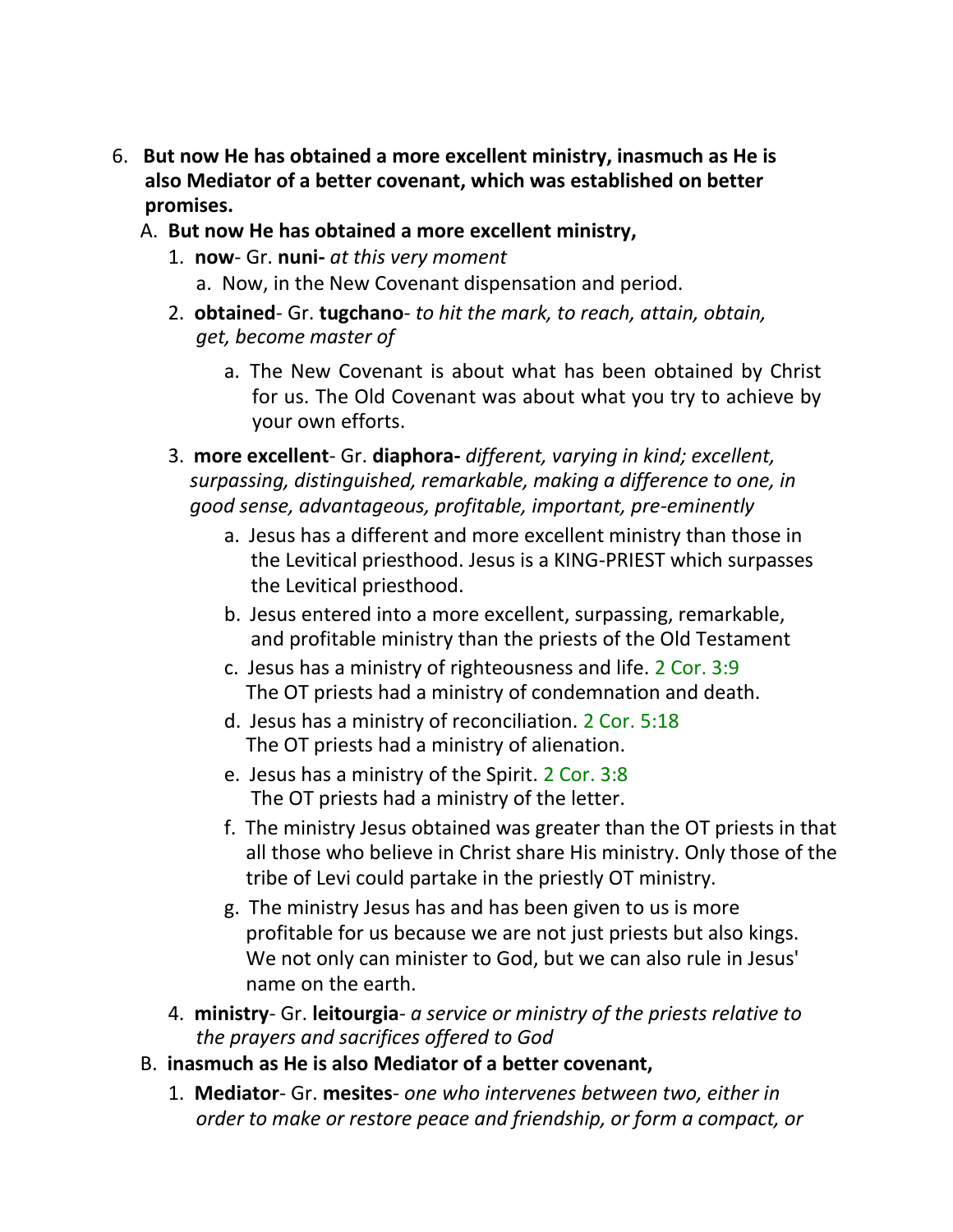*for ratifying a covenant; a medium of communication, arbitrator, umpire*

- a. Under the old covenant there were mediators for God and man. In the giving of the law on Mt. Sinai, Moses was the mediator for man and angels mediated for God. Acts 7:53, Gal. 3:19
- b. Under the New Covenant there was only one mediator between God and man- the man Christ Jesus! Jesus is God and man and represented both in the New Covenant. Gal. 3:20, 1 Tim. 2:15, Heb 9:15, Heb 12:24
- 2. **better** Gr. **kreitton**
- 3. **covenant** Gr. **diatheke**
	- a. The New Covenant is a better covenant because it is a covenant between God the Father and the Lord Jesus Christ. It is a covenant between God the Father and Abraham's Seed- the Lord Jesus Christ. Gal. 3:16-17 It is as strong as both parties. The Old Covenant was between God and man and was only as strong as the parties involved. God was strong but man was surely not! The New Covenant is a covenant between equally strong parties that will never break the covenant.
	- b. This is a covenant of grace. It teaches men to live righteously, empowers them to do so, and rewards them when they do.

#### C. **which was established on better promises**

- 1. **established** Gr. **nomotheteo** *to enact laws, to sanction by law, enact, ordain by law*
- 2. **better** Gr. **kreitton**
- 3. **promises** Gr. **epaggleia**
	- a. The Old Covenant was based upon promises that if you performed first then you would be blessed.
	- b. The New Covenant is based upon promises that have been given based upon Christ's finished work that only need to be believed.
	- c. The Old Covenant was based upon commands that must be performed.
	- d. The New Covenant is based upon promises that must be believed.
	- e. The promise of being an heir of the world is a greater promise than that of the OT. Rom 4:13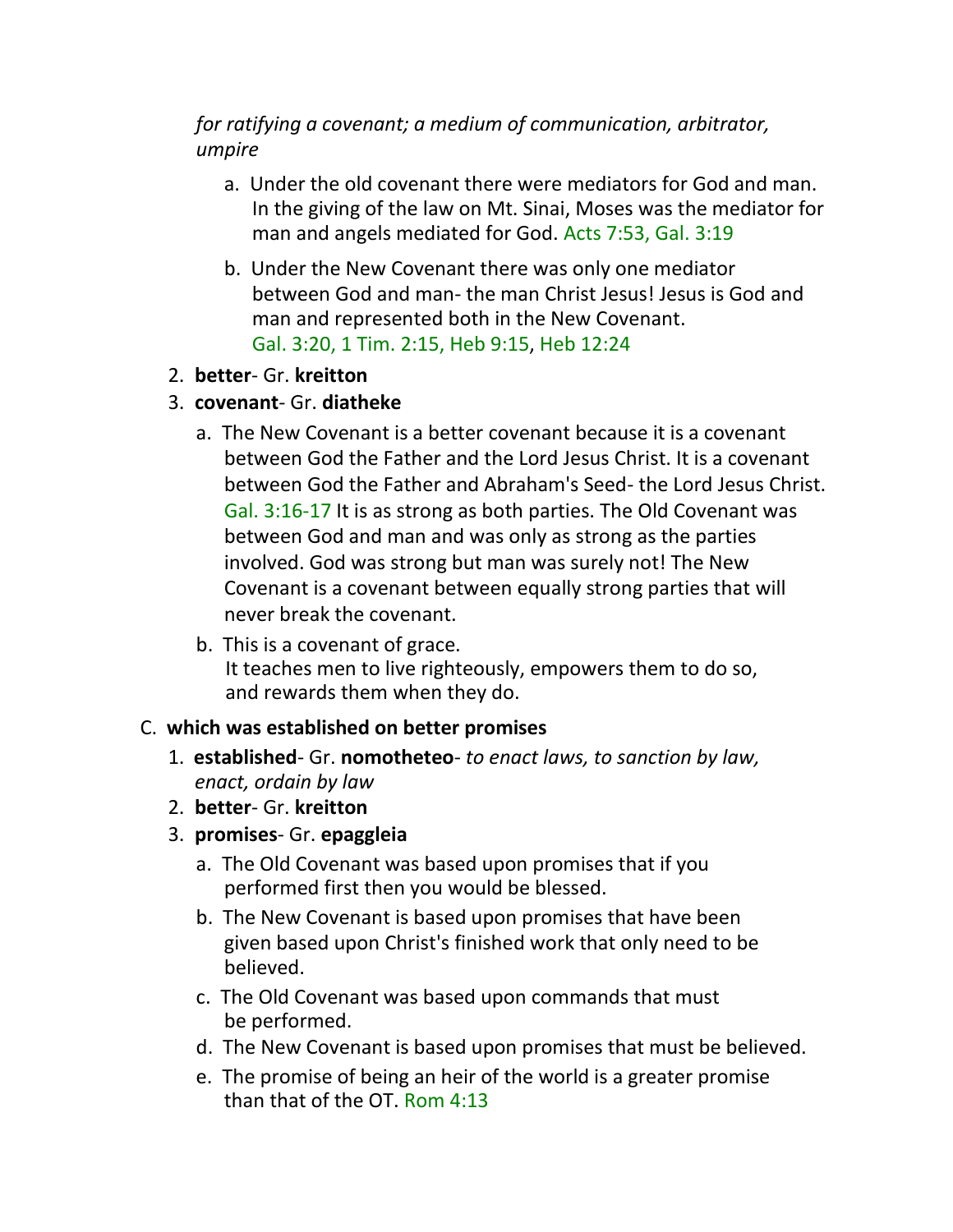- f. The promise of the Spirit and the seal of the Spirit is a greater promise than that of the OT. Gal. 3:14
- g. The promise of being God's heir is a greater promise than that of the OT. Gal. 3:18
- h. The promise that we are fellow heirs of the same body with Israel is a greater promise than that of the OT. Eph. 3:6
- i. The promise of life is a greater promise than that of the OT.  $1$  Tim. 4:8
- j. The promise of God's rest is a greater promise than that of the OT. Heb. 4:1
- k. The promise of eternal inheritance is a greater promise than that of the OT. Heb. 9:15
- l. The promise of a new heaven and a new earth in which righteousness dwells is a greater promise than that of the OT. 2 Pet. 3:13
- m. The promise of eternal life is a greater promise than that of the OT. 1 John 2:25
- n. The exceeding great and precious promises are greater promises than that of the OT. 2 Pet. 1:4
- o. All the promises in Him are yes and amen. These are greater than the promises of the OT. 2 Cor. 1:20
- p. The promises of the OT were for the temporal. The promises of the NT are for the present and for eternity! 1 Tim 4:8
- q. The promises of the OT were for natural wellbeing. The promises of the NT are for natural and spiritual wellbeing.
- 7. **For if that first** *covenant* **had been faultless, then no place would have been sought for a second.**
	- A. **For if that first covenant had been faultless,**
		- 1. **first covenant**
			- a. The Mosaic Law
		- 2. **faultless** Gr. **amemptos** *blameless, deserving no censure, free from fault or defect, without reproach*
			- a. We must take scripture in context. If you take the text out of context you are left with a con! Why was the first covenant faulty? It is because it depended on faulty people to keep it! The next verse explains this verse. It goes on to say in the next verse, "*for finding fault with them*".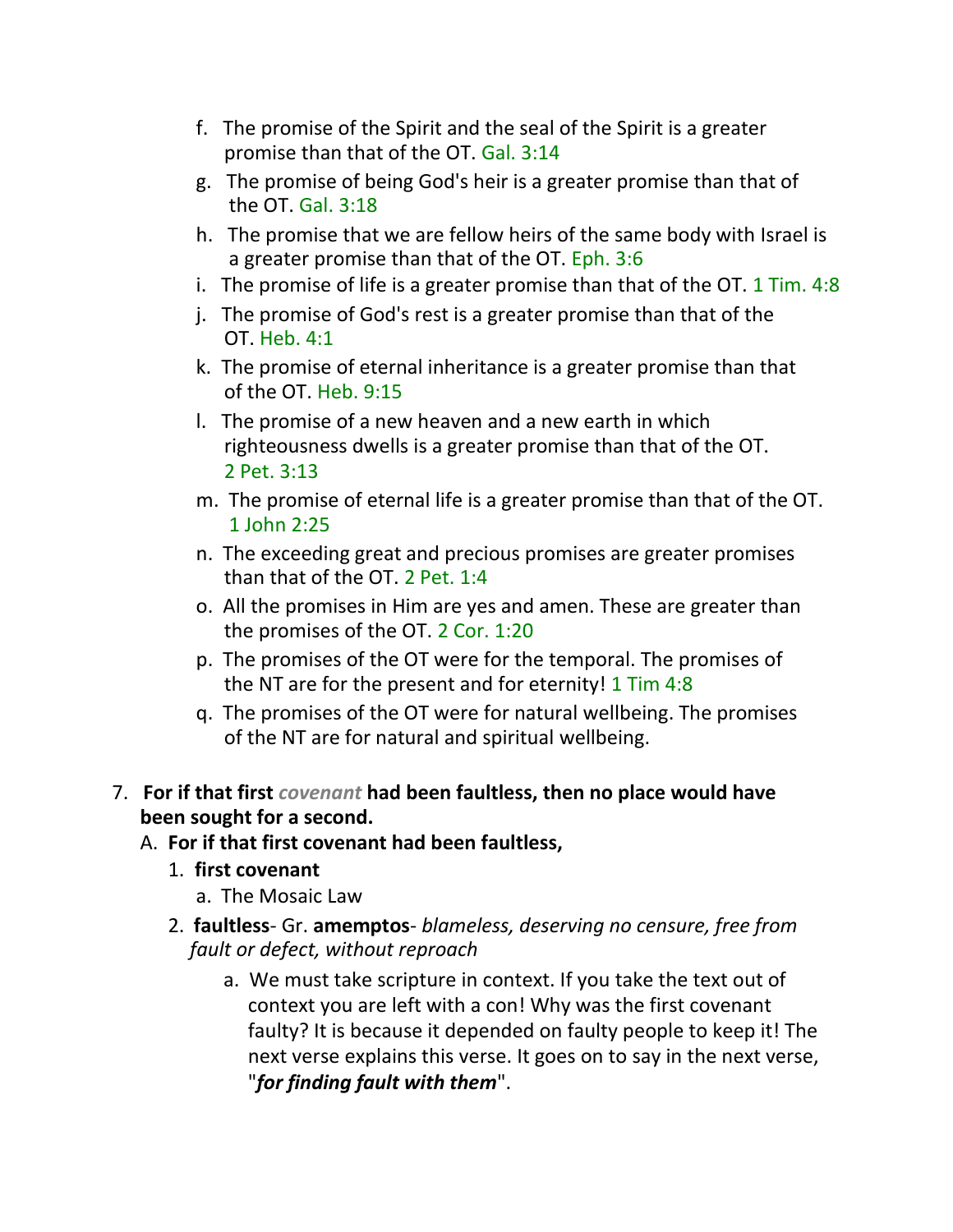- b. Some today say the law is evil, bad, and wrong. This is against the scripture that says the law is holy, righteous, and good. Rom. 7:12 What made the law faulty is that unholy, unrighteous, and bad people tried to keep it and could not!
- c. The law could not give life. It could only maintain life of those who kept it. Gal. 3:21
- B. **then no place would have been sought for a second**
	- 1. **place** Gr. **topos** *place, any portion or space marked off, as it were from surrounding space opportunity, power, occasion for acting*
	- 2. **sought** Gr. **zeteo** *to seek in order to find, aim at, strive after, require, demand, to crave*
	- 3. **a second**
		- a. The New Covenant
		- b. However, the New Covenant is not really a second covenant, but an extension and fulfillment of a prior covenant than the law, the Abrahamic Covenant. The law came after the Abrahamic Covenant and did not replace or do away with the Abrahamic covenant. Gal. 3:17 Christ is the Seed of Abraham and the fulfillment of the Abrahamic Covenant.
- 8. **Because finding fault with them, He says: "BEHOLD, THE DAYS ARE COMING, SAYS THE LORD, WHEN I WILL MAKE A NEW COVENANT WITH THE HOUSE OF ISRAEL AND WITH THE HOUSE OF JUDAH—**
	- A. **Because finding fault with them,**
		- 1. **finding fault** Gr. **memphomai**
		- 2. **with them**
			- a. Those under the law- Israel
	- B. **He says,**
		- 1. God is a living God who speaks. He did not stop speaking after creation. Jer. 31:31
	- C. **Behold** Gr. **idou** *look, lo*
	- D. **the days are coming**
		- 1. The days we are living in now, the dispensation of the grace of Godthe church age.
	- E. **says the Lord,**
		- 1. He is still speaking...are we listening?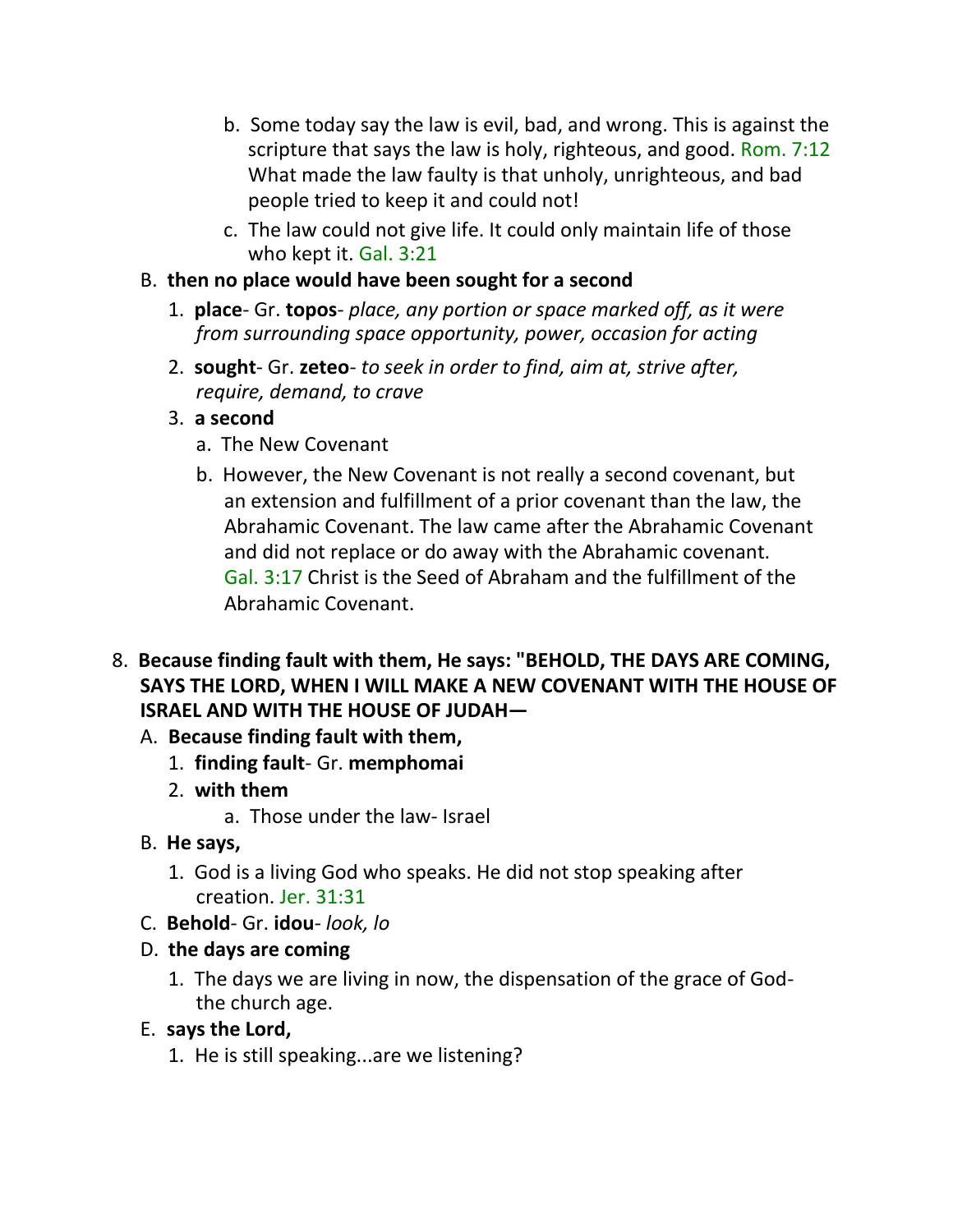- F. **when I will make a new covenant with the house of Israel and with the house of Judah**
	- 1. **new** Gr. **kainos-** *of a new kind, unprecedented, novel, uncommon, unheard of*
		- a. At the cross, God gave a new covenant to man. It was ratified between the Father and the Son. It was first offered to Judah, then Israel, and then it was made available for all men and women on the earth to enter into by faith. This was done by the preaching to Judah and Israel first and then to the Gentiles.
		- b. Israel and Judah by in large did not accept the new covenant, but many gentiles did. Those that did were grafted into Israel and are partakers of the new covenant. Rom. 11:17 One day the blindness of Israel will be removed, and they will accept the new covenant was well. Rom. 11:25
		- c. The new covenant is an everlasting covenant. Isa 55:3; Jer. 32:40, Eze 16:60-61, Eze 37:26
	- 2. **house of Israel**
		- a. The ten scattered tribes
	- 3. **house of Judah**
		- a. The tribe of Judah and Benjamin
		- b. One day Israel and Judah will be united again and will accept the new covenant.
- 9. **NOT ACCORDING TO THE COVENANT THAT I MADE WITH THEIR FATHERS IN THE DAY WHEN I TOOK THEM BY THE HAND TO LEAD THEM OUT OF THE LAND OF EGYPT; BECAUSE THEY DID NOT CONTINUE IN MY COVENANT, AND I DISREGARDED THEM, SAYS THE LORD.**
	- A. **Not according to the covenant that I made with their fathers in the day when I took them by the hand to lead them out of the land of Egypt.**
		- 1. **Not according to the covenant**
			- a. The Mosaic Law was ratified on Mt. Sinai 50 days after leaving Egypt.
		- 2. **made** Gr. **poieo**
		- 3. **fathers**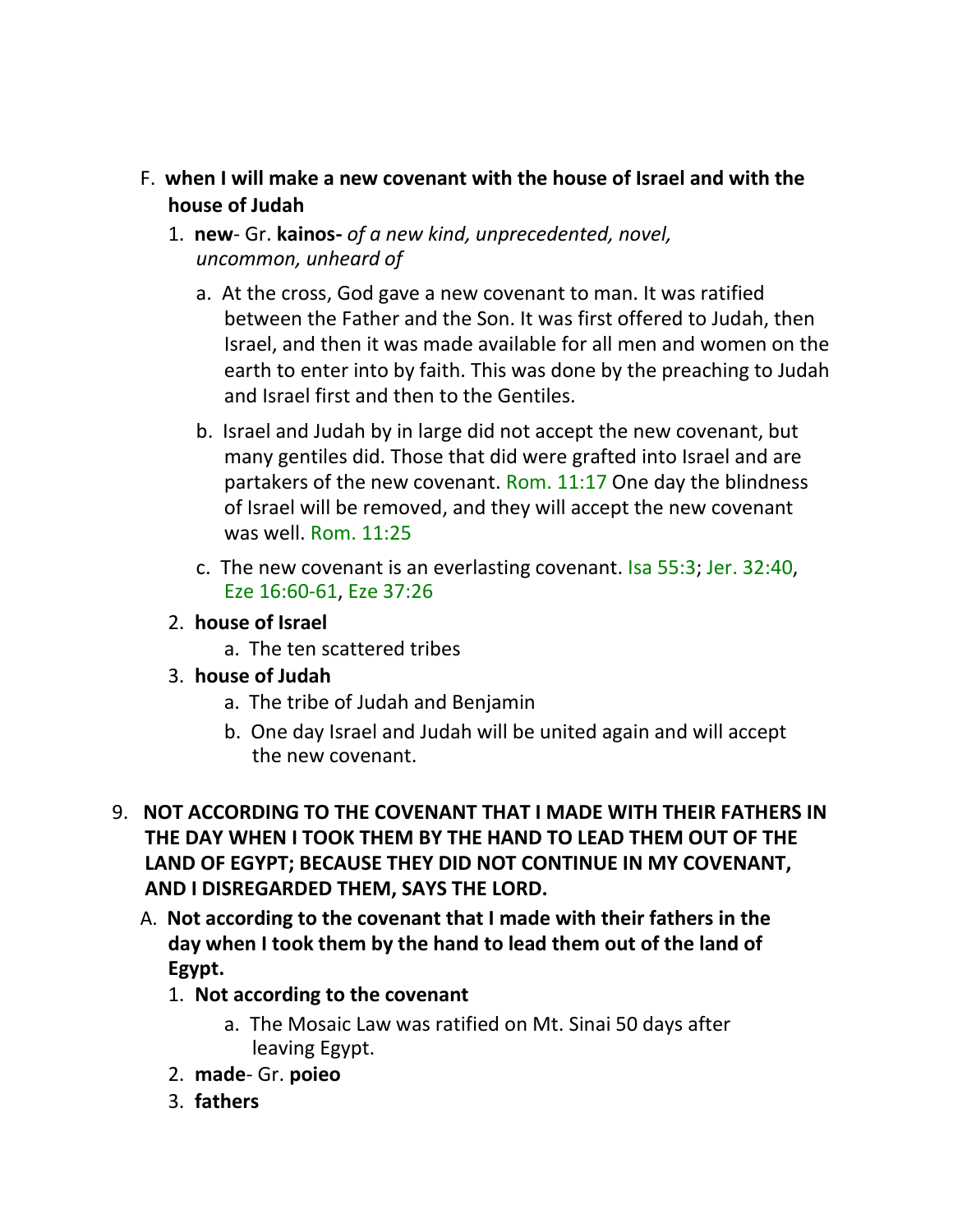- a. The generation of Israel that came out of Egypt
- 4. **in the day** Gr. lit. *in the day of me*
	- a. This cannot mean the **same exact day** that Israel was led out of Egypt because God made the Mosaic Covenant with the people of Israel 50 days after leaving Egypt at Mt. Sinai.
	- b. The Greek here says, "**IN THE DAY OF ME"**. God's timetable is not our timetable. This was not in man's day of 24 hours but in God's day. The tribulation period- 7 years- is called the Day of God's wrath.
	- c. Jesus said, "Behold, I come quickly!" It has been 2000 years since that was said!
	- d. Actually, the very day that Israel left Egypt, up until Mount Sinai, they were under the Abrahamic Covenant. Not one single person died in God's judgment for griping, complaining, or rebelling until they accepted the Mosaic Covenant at Mt. Sinai 50 days after leaving Egypt. After they accepted the law people started dying in judgment for the same sins they committed before Mt. Sinai!

## 5. **took them by the hand**

- a. Only small immature children are led by the hand. The law was given to children until they grew up and learned the lessons the law taught them. Gal. 4:1-5 The law was a schoolmaster that would lead Israel to Christ. After faith has come there is no longer a need for a schoolmaster. Maturity comes when you learn to walk by faith and not by sight.
- 6. **lead them out** Gr. **exago** *to be led or carried out*
- B. **because they did not continue in my covenant**,
	- 1. **continue** Gr. **emmeno** *to remain in, continue, to persevere in anything, to hold fast, to be true to, abide by, keep*
		- a. This is the curse of the law. The curse is that you must continue in all things written in the law to be provided for and blessed. Gal. 4:10, James 2:10 If you did not, then you will be disregarded and not provided for.
	- 2. **in my covenant**
		- a. Mosaic Covenant
- C. **and I disregarded them**
	- 1. **disregarded-** Gr. **ameleo** *I have no care for, be neglectful of, to be slighted, overlooked*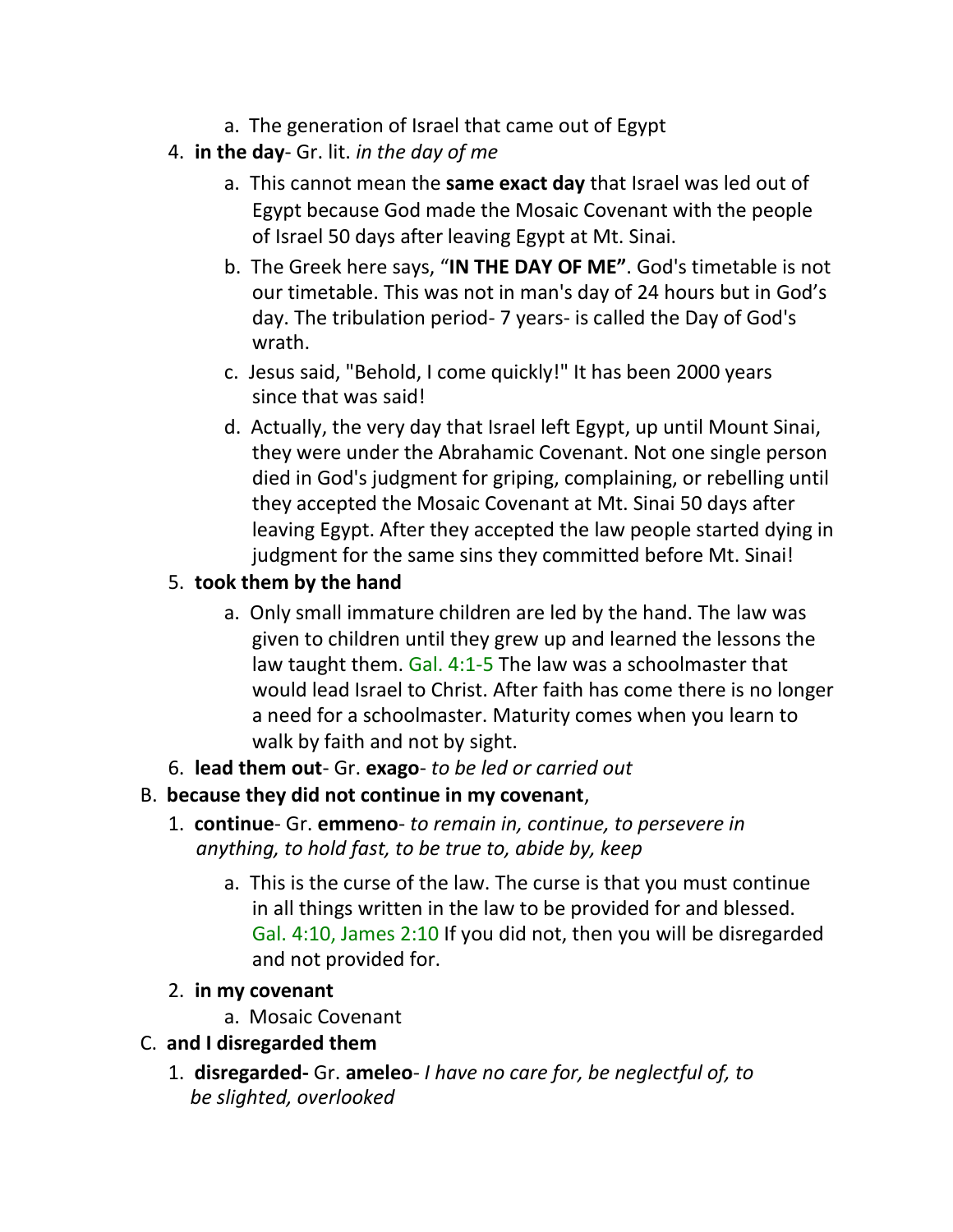- a. Under the law, God's provisions and blessings were tied to your obedience to all of His laws, or the giving of the proper sacrifices if they were broken.
- b. Under Grace, God's provisions and blessings are tied to Christ's perfect obedience. Rom 5:19
- c. If you feel that God has no care for you and is neglecting you, then this is a sign of a legalistic mindset in which you are expecting God to respond to your positive performance. The older brother in the Prodigal Son story had this problem. Luke 15 He felt his father had neglected him and slighted him, even though he had slaved for him. This is a sad state for a Christian to be in.

### D. **says the Lord**

- 1. There are some things you just do not want God to say, and this is one of them!
- 10. **FOR THIS IS THE COVENANT THAT I WILL MAKE WITH THE HOUSE OF ISRAEL AFTER THOSE DAYS, SAYS THE LORD: I WILL PUT MY LAWS IN THEIR MIND AND WRITE THEM ON THEIR HEARTS; AND I WILL BE THEIR GOD, AND THEY SHALL BE MY PEOPLE.**
	- A. **For this is the covenant that I will make with the house of Israel after those days,**
		- 1. **this is the covenant**
			- a. The new covenant.
			- b. The new covenant was prophesied in the OT. Jer. 31:33, Jer. 32:40; Eze 11:19, Eze 36:26-27
		- 2. **make** Gr. **diatithemi-** *to arrange, dispose of, one's own affairs to dispose of by will, make a testament, to make a covenant, enter into a covenant with one, to place separately, arrange,*

#### 3. **house of Israel**

- a. We see just the house of Israel mentioned. The two houses, Judah, and Israel are combined into one.
- 4. **after those days**
	- a. after the 2000 years of law, which ended with the death, burial, and resurrection of Christ and the birth of the church.
- B. **says the Lord;**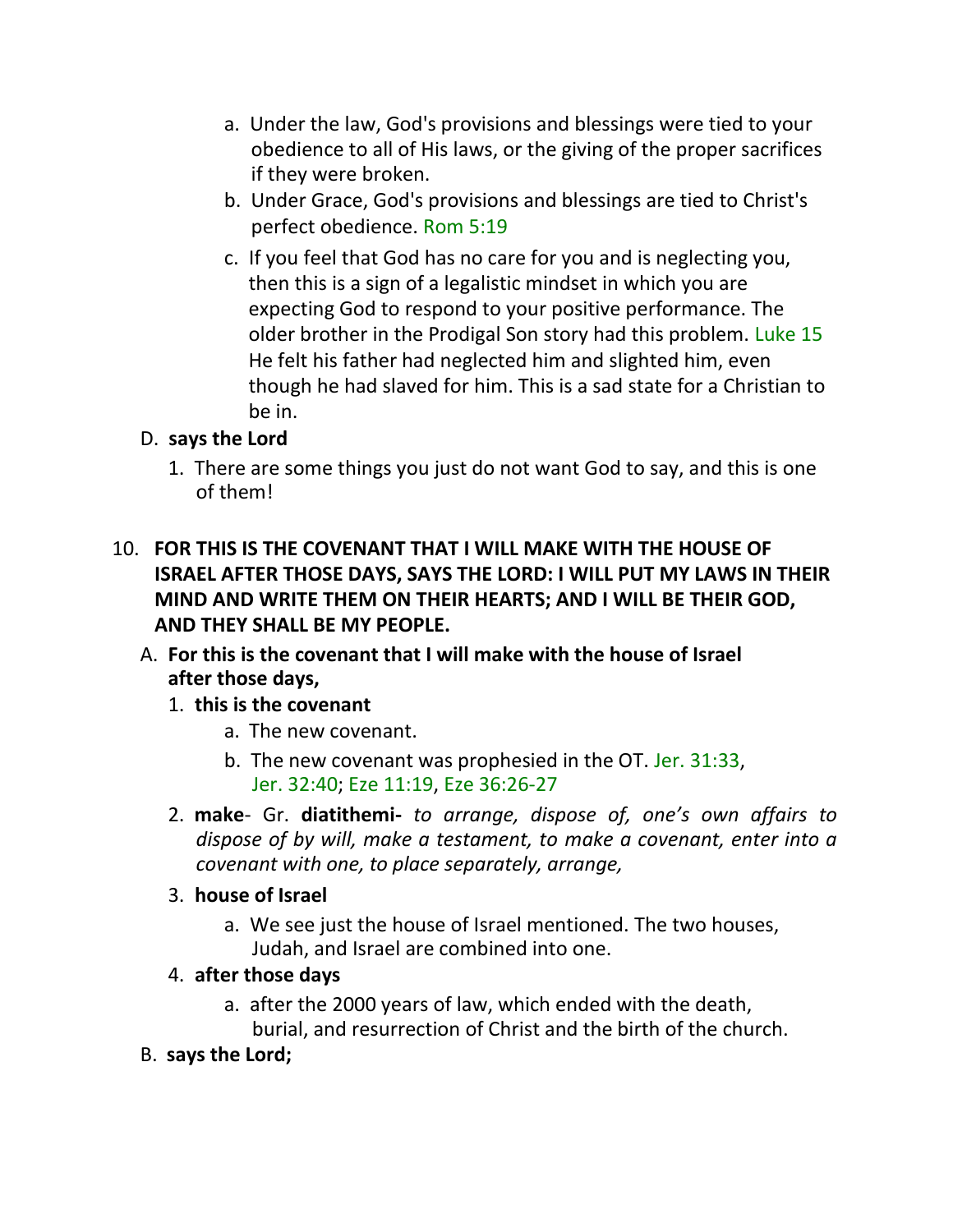- 1. There are some things you do not want God to say to you, and there are those you do. This is one of them! He has said this to every believer!
- C. **I will put my laws in their mind and write them on their hearts;**

# 1. **I will**

- a. Grace is based upon what God has done for us. "I will" speaks of His work, not ours.
- 2. **put-** Gr. **didomi** *give*
- 3. **my laws**
	- a. Not the 613 commands given through Moses.
	- b. These are the laws of grace- the law of faith, the law of love, and the law of the Spirit of life in Christ Jesus. Rom. 3:27, James 2:8, Rom. 8:2
	- c. God gave the commands of the law externally in the OT. In the new covenant He places them in the minds and hearts of regenerate people.
	- d. If someone is born-again, they desire and delight in the will of God in their spirit. God put it within their spirit to desire to do God's will. The most miserable person on the planet is a Christian living out of the will of God. God has ruined sin in a believer's life. No true born-again Christian is happy in their heart living in sin and bondage.
- 4. **in their mind-** Gr. **eis autos dianoia** *the mind as a faculty of understanding, feeling, desiring understanding; mind, thoughts, either good or bad, process of thinking,*
- 5. **write them-** Gr. **epigrapho** *to write upon*
	- a. God wrote in stone with His finger in giving the law. In the new covenant God removes the heart of stone and puts in a heart of flesh. Ezek. 36:26 Upon this tablet of the heart of flesh He writes the laws of faith, love, and the Spirit of life in Christ Jesus. 2 Cor. 3:3
- 6. **hearts** Gr. kardia- *denotes the center of all physical and spiritual life of the soul so far as it is affected and stirred in a bad way or good, or of the soul as the seat of the sensibilities, affections, emotions, desires, appetites, passions*
	- a. The heart of man is the inner man comprised of spirit and soul. Only the Word of God can divide the heart between spirit and soul.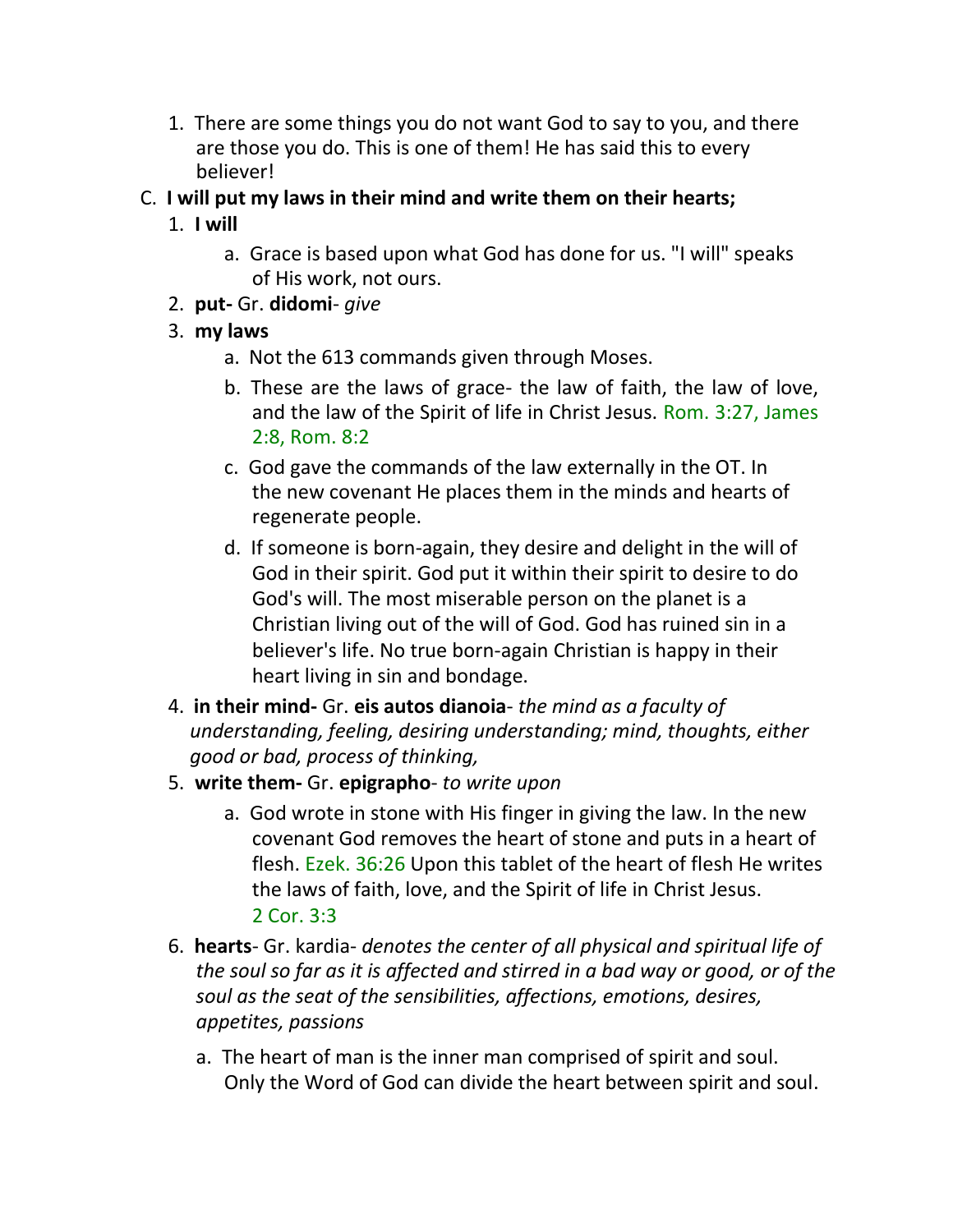Heb. 4:12 The only way you know which a scripture is referring to when the word, heart, is used is by context.

- b. Here we see that God puts his laws in the mind and writes them upon the heart. In chapter 10 we see that He puts them in the heart and writes them upon the mind.
- c. God places His laws in our spirit by grace in the new birth, but He also writes them upon our soul. He does this with our cooperation as we study, mediate, and confess the Word of God.

### D. **and I will be their God,**

1. Again, "I will". This is the work of grace, not our work. No matter how you might struggle or miss it, God is always your God if you accepted Jesus Christ as your Savior and Lord!

### E. **and they shall be my people**

1. **people**- Gr. **laos-** *covenant people*

### 11. **NONE OF THEM SHALL TEACH HIS NEIGHBOR, AND NONE HIS BROTHER, SAYING, 'KNOW THE LORD,' FOR ALL SHALL KNOW ME, FROM THE LEAST OF THEM TO THE GREATEST OF THEM.**

#### A. **None of them shall teach his neighbor,**

- 1. **teach** Gr. **didasko** *the root of this word dao- means to learn*
	- a. Every born-again Christian is taught of the Lord. Is. 54:13
	- b. Christians do not need a man to teach them. 1 John 2:27 The anointing which is from God and that abides in them teaches them all things. This does not mean that God does not use men in the teaching process. He needs a human being with authority on earth to be his mouthpiece to speak His Word. However, it is the anointing that does the spiritual work of teaching.
- 2. **neighbor** Gr. **pleison** from **pelas** *near; one who is near you.*

### B. **and none his brother,**

- 1. **brother**
	- a. Every believer is related to each other. We are brothers and sisters, born of God our Father.

#### C. **saying**

- D. **know the Lord**
	- 1. **know-** Gr. **ginosko** *to know by relationship*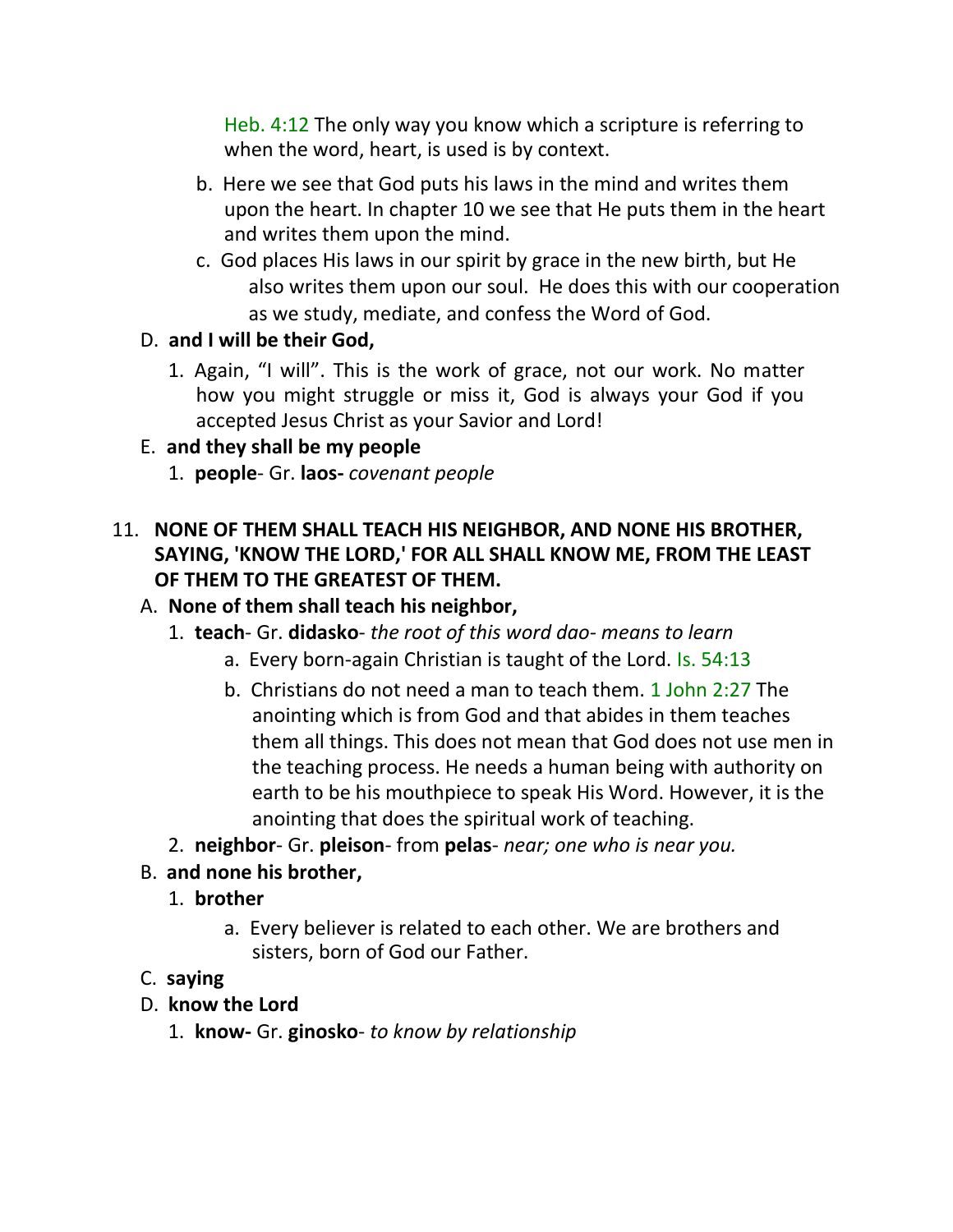- a. We do not have to tell any Christian to know the Lord by relationship. One can only become a Christian by entering a relationship with the Lord by faith.
- b. One day many will come to Jesus and call him Lord, Lord. He will say, "I NEVER KNEW YOU". Matt. 7:23 You cannot be born-again without a relationship with God, through faith in the Lord Jesus Christ. Therefore, there is no need to tell our brother in Christ to know the Lord, by having a relationship with Him. He already does!

### E. **for all shall know me,**

- 1. **know** Gr. **eido** *to know by perception; to know inherently*
	- a. This was prophesied in the OT. Jer. 24:7, Jer. 31:34
	- b. Every born-again believer knows the Lord Jesus inherently. They know Him by their spiritual connection to Him by the Holy Spirit.

## F. **from the least of them to the greatest of them**

- 1. **least of them**
	- a. The very least Christian in the body of Christ is born-again and knows the Lord by relationship and inherently through the Holy Spirit. Ironically, Paul called himself the least of all saints. Eph. 3:8

# 2. **greatest of them**

a. The greatest of them will be the servant of all. Mark 10:44 You can only become great in God's kingdom by knowing the Lord in deeper and deeper ways. This will lead you to be a greater and greater servant of all.

## 12. **FOR I WILL BE MERCIFUL TO THEIR UNRIGHTEOUSNESS, AND THEIR SINS AND THEIR LAWLESS DEEDS I WILL REMEMBER NO MORE."**

# A. **For I will be merciful to their unrighteousness,**

- 1. **merciful** Gr. **hileos** *propitious, merciful*
	- a. God does not just grant mercy to us cart blanche. He grants mercy through propitiation of Jesus on the cross. 1 John 2:2
- 2. **unrighteousness** Gr. **adikia** *injustice, unrighteousness of heart and life a deed violating law and justice, act of unrighteousness, wrongdoing, wrongful act, offence, iniquity; we get our English word addiction from this word.*

### B. **and their sins and their lawless deeds I will remember no more**

1. **sins**- Gr. **hamartia**- *to miss the mark and fail to receive the prize*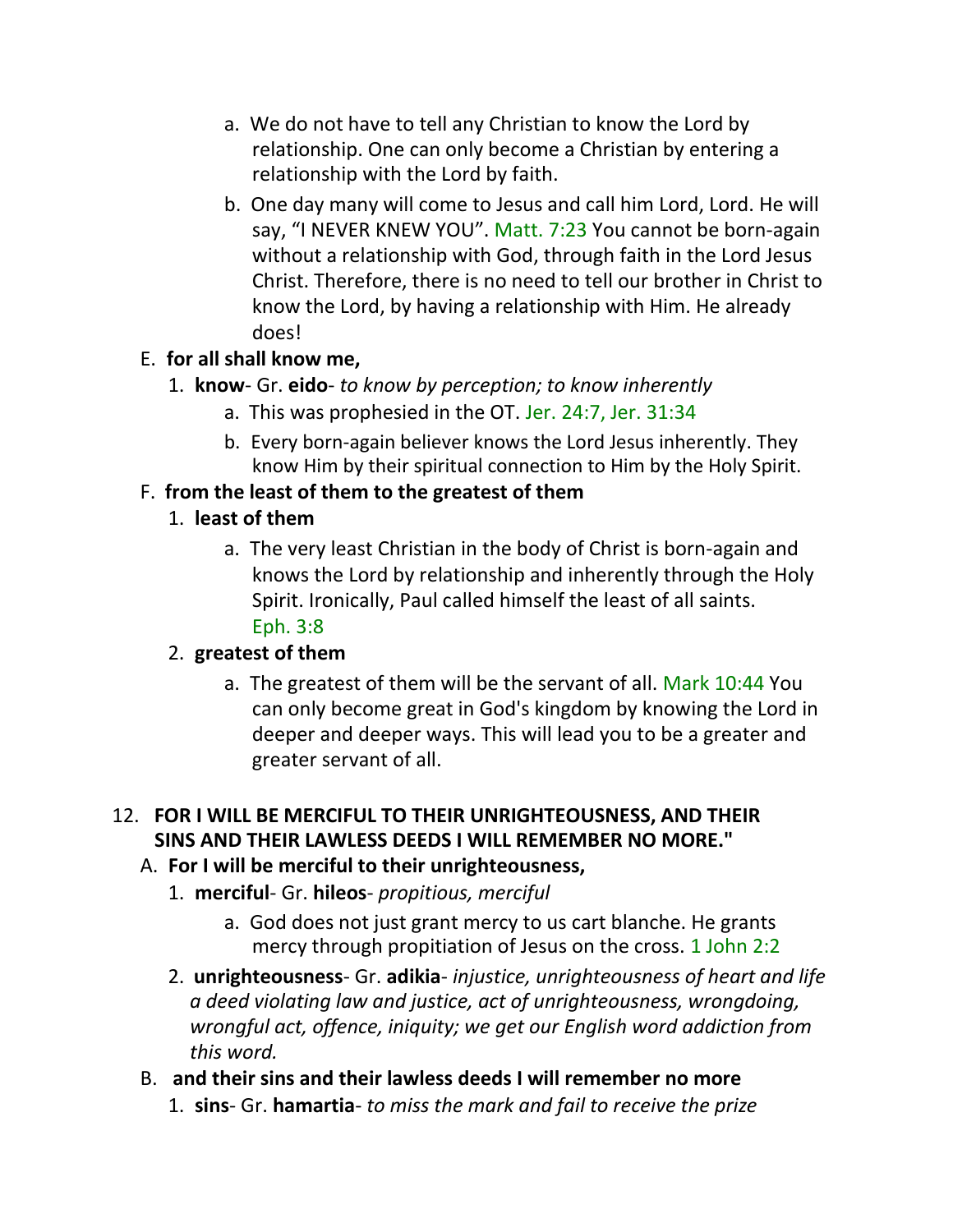- 2. **lawless deeds** Gr. **anomia-** *the condition of without law because ignorant of it or because of violating it; contempt and violation of law, iniquity, wickedness*
	- a. We are not called to live lawless even though we are not under the law anymore. We now are to live by the higher laws of grace, which are the law of faith, law of love, and the law of the Spirit of life in Christ Jesus.

#### 3. **remember-** Gr. **mnaomi**

- a. It is not that God cannot remember, but that He chooses not to remember.
- 4. **no more** Gr. **ou me eti-** *double negative- absolutely no longer*
	- a. This does not mean that we should sin and not feel remorse when we do. 2 Cor. 7:10 This does not mean when we sin, we should ignore it and not repent.
	- b. Repentance from sin is found in the new covenant. 2 Cor. 7:9-10, Rev. 2:5
	- c. This verse means that God has removed our sin and has chosen to forget it. We should acknowledge our sin but also put faith in the finished work of Christ and then forget our sin like God has.
	- d. The acknowledgment of sin to God does not cause God to forgive it. Whatever we do to have a relationship with God or maintain it, we must do perfectly. If you think confession of your sins to God gets God to forgive you and puts you in a place of favor for His blessings, then you must confess ALL of your sins PERFECTLY all of your life! What bondage! No, we are forgiven through the perfect life and offering of Jesus Christ on the cross. He has already forgiven our sins when Jesus took His blood into the heavenly holy of holies and made propitiation for us. All our sins past, present, and future have been forgiven. Eph 1:7; Col 1:14 Acknowledgment of sin is for us. You cannot change what you do not acknowledge.

# 13. **In that He says, "A NEW COVENANT," He has made the first obsolete. Now what is becoming obsolete and growing old is ready to vanish away.**

- A. **In that He says,**
- B. **a new covenant**
- C. **He has made the first obsolete**
	- 1. **obsolete** Gr. **palaioo** *to make ancient or old, to become old, to be worn out; to declare a thing to be old and so about to be abrogated*